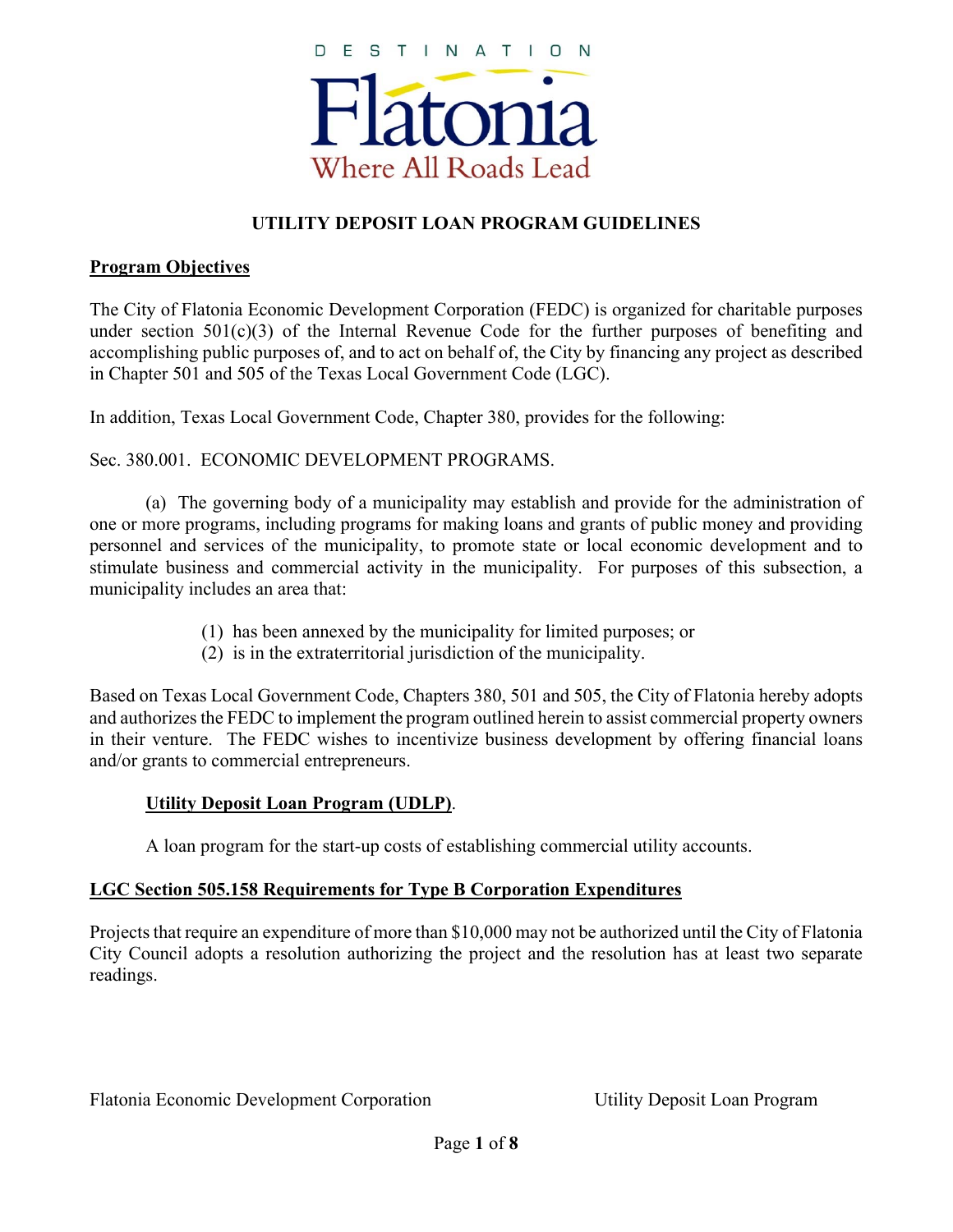# **Utility Deposit Loan Program (UDLP)**

The UDLP is intended to assist new commercial business development in the establishment of their City of Flatonia utility account.

Participants may receive a loan in the amount of two-thirds (2/3) of the total utility deposit required to establish a commercial utility account with the City of Flatonia. The maximum amount of any UDLP loan shall not exceed \$5,000, even if this amount is less than the two-thirds calculation as determined by the city staff. A business owner must contribute at least one-third (1/3) of the total commercial utility deposit to qualify for the loan program. The number of UDLP loans awarded each year will depend on the availability of funds and the approval of City Council to continue the program. The approval of City Council will be handled through the budgeting process. Business owners can apply once annually for establishment of a new single commercial utility account. The account may not be transferred once it is established under a UDLP. Once the UDLP loan is paid in full through monthly installments in the utility bill, the loan is terminated and the entire deposit belongs to the account holder.

Current members of the Flatonia City Council and/or the Flatonia Economic Development Corporation may not apply for a UDLP.

Customers requesting the UDLP loan must not have any past debt on any former utility account of any kind with the city.

#### **Conditions of the Loan Program**

The following conditions apply for the UDLP:

- ‐ Projects, which are underway or started prior to an executed contract, are NOT eligible to participate in the UDLP Program,
- ‐ UDLP is for commercial accounts only, residential applications are NOT eligible for the program,
- ‐ The new business owner, who is to establish the utility account, is the only allowed participant in the UDLP.
- The program is for new commercial accounts and may not be used for existing or transferring commercial accounts,
- ‐ The business property, whether owned or leased by the applicant, must be current on property taxes as determined through the Fayette County Central Appraisal District by City of Flatonia staff prior to participation in the UDLP,
- ‐ The utility deposit is determined by city staff and is based on the sum of three (3) months of an average of the previous 12 months of utility bills incurred at the same property, or a like property if the account is for new construction. Loan amounts shall be capped to \$5,000 per application regardless of the total deposit calculation,
- ‐ The 1/3 deposit required by the applicant is to establish an initial account to reduce city risk in the event the business defaults,
- ‐ For loan amounts of \$2,400 or less, repayment terms shall be recouped over a 12 month period through the utility bill at 0% interest,

Flatonia Economic Development Corporation Utility Deposit Loan Program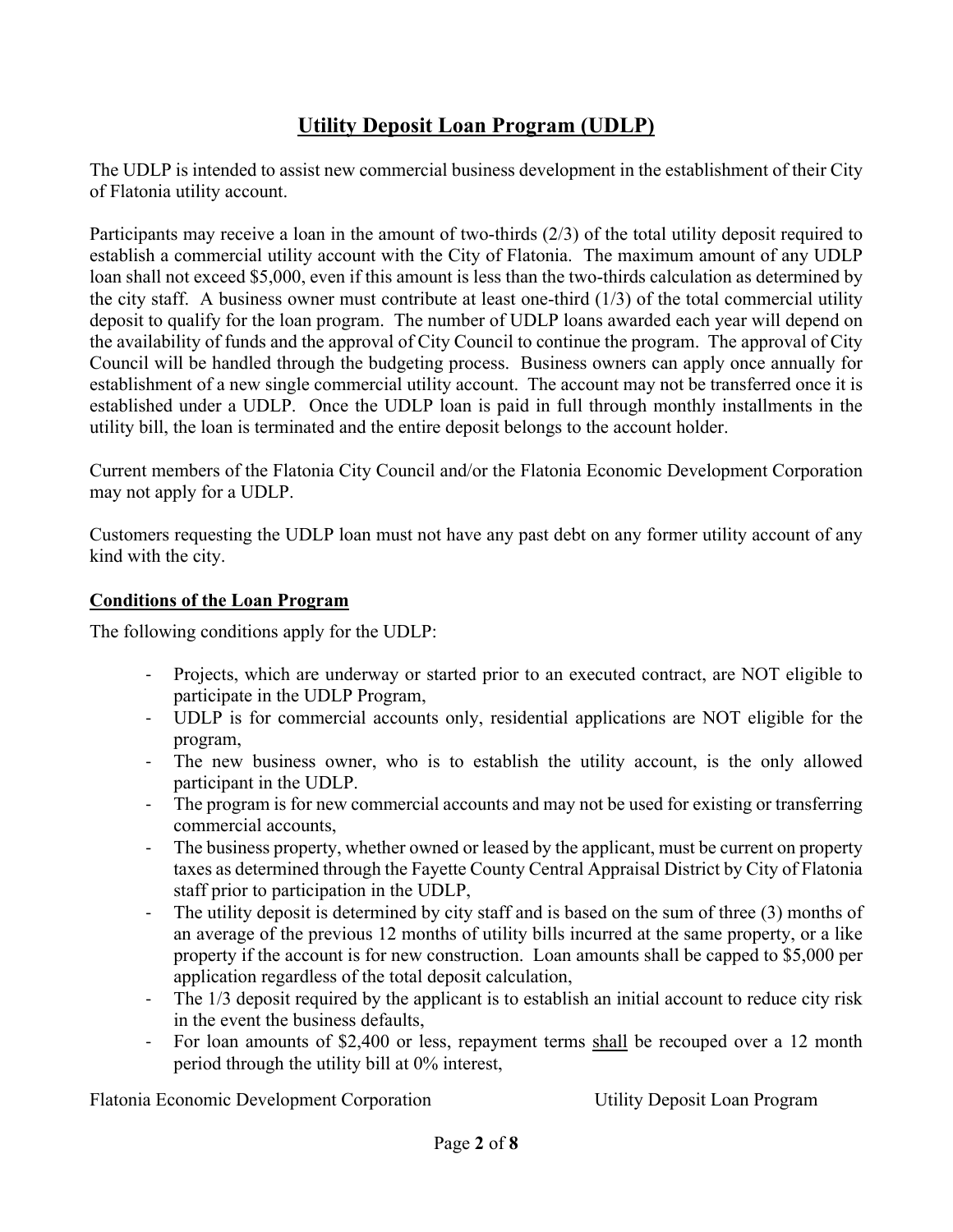- ‐ For loan amounts from \$2,401 to the maximum of \$5,000, repayment may be authorized by the EDC for up to 24 months and payment will automatically be included in the monthly utility bill at 0% interest,
- ‐ When a UDLP loan is paid in full, the entire three-month deposit belongs to the registered utility account holder,
- ‐ UDLP loans are not eligible for deposit refunds established in city policies until terms of the loan are paid in full,
- ‐ If an account goes into default, and/or the business owner closes the commercial account, all accrued deposits shall be used to pay the UDLP loan balance first; remaining balances may then be used to pay any outstanding utility account balances,
- ‐ Failure to pay outstanding utility account balances will be referred to the courts system for legal collection.

### **Procedure**

The application process is outlined below:

- 1. Business Owner only must submit to the City of Flatonia Administration Department in City Hall a completed application for the UDLP.
- 2. City Staff will determine the three-month deposit and gain City Manager approval prior to the application being forwarded to the FEDC.
- 3. The FEDC shall determine eligibility, review loan application, payment plan options (if more than 12 months requested), and assess risk before acting on the loan application.
- 4. The FEDC General Manager will send a letter informing the applicant of application approval/disapproval with the terms of the loan for signature.
- 5. Business Owner applicant shall appear before the City Secretary for notarized signature acknowledging the terms of the UDLP loan.
- 6. Once the loan terms are signed, the City Secretary shall forward to the Utility Billing Secretary all necessary information to open the utility account for use.
- 7. Utility services offered under the UDLP shall not begin until completion of all required documents and a notarized signature on the terms of the loan.
- 8. Repayment of the loan shall be in 12 equal installments beginning on the first utility bill to the commercial account address on file.
- 9. If approved by the FEDC, repayment of loan amounts of \$2,401 to \$5,000 shall be in equal installments as set forth in the loan terms, not to exceed 24 months.

### **Application**

Applications shall be accepted anytime during the FEDC fiscal year as funds remain available as determined by the FEDC; however, UDLP applications require FEDC approval (which meets monthly) prior to establishment of the commercial utility account under the terms of the UDLP.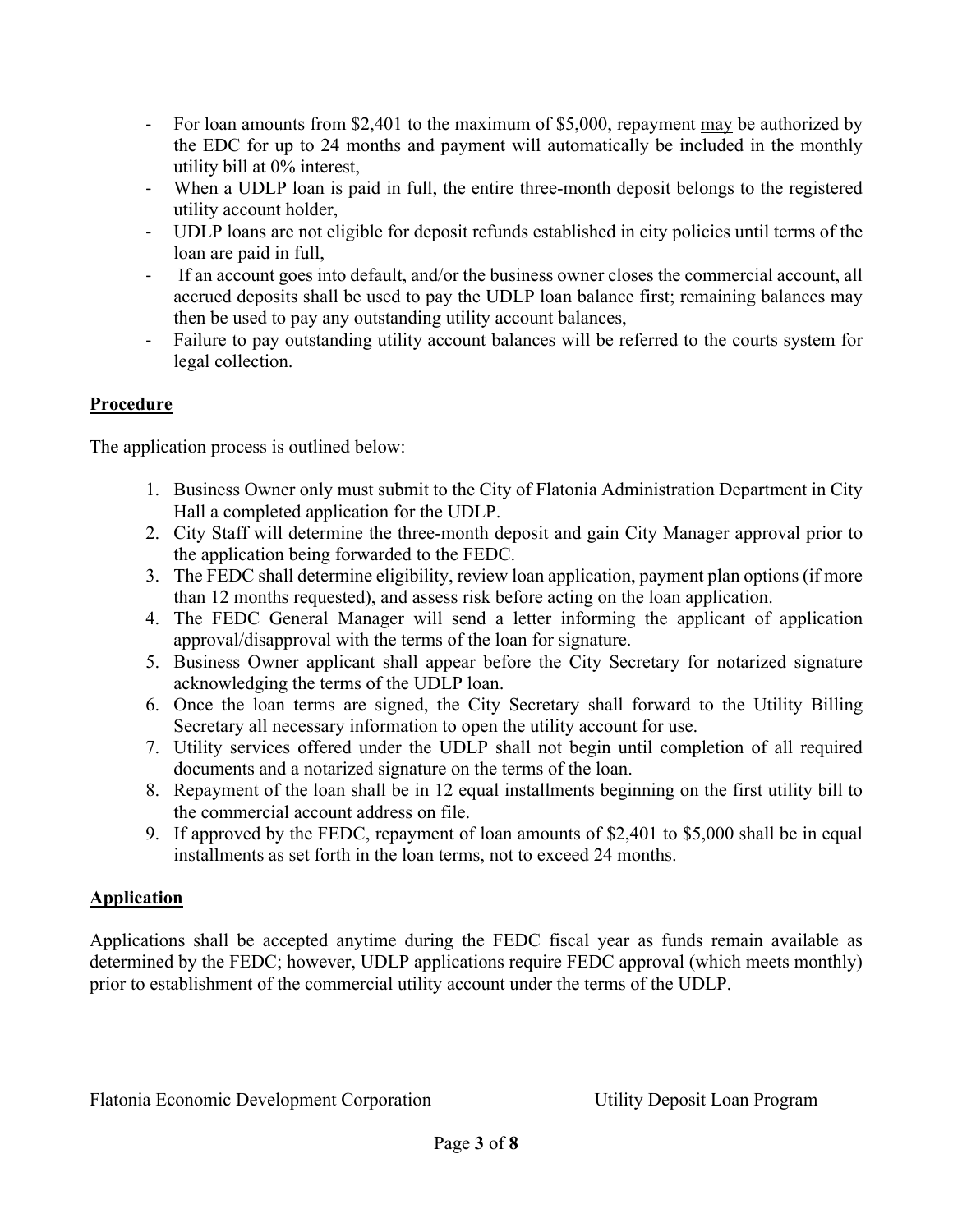## **CITY OF FLATONIA UTILITY DEPOSIT LOAN PROGRAM APPLICATION**

| <u>APPLICANT INFORMATION</u> |                                                                                                                                                                                                                                      |
|------------------------------|--------------------------------------------------------------------------------------------------------------------------------------------------------------------------------------------------------------------------------------|
| Applicant's Name:            | <u> 1989 - Johann Barbara, martin amerikan basar dan berasal dan berasal dalam basar dalam basar dalam basar dala</u>                                                                                                                |
| <b>Mailing Address:</b>      | <u> 1989 - Johann John Stone, markin film yn y brening yn y brening yn y brening yn y brening y brening yn y bre</u>                                                                                                                 |
|                              | Address of Business: <u>2008 and 2008</u> and 2008 and 2008 and 2008 and 2008 and 2008 and 2008 and 2008 and 2008 and 2008 and 2008 and 2008 and 2008 and 2008 and 2008 and 2008 and 2008 and 2008 and 2008 and 2008 and 2008 and 2  |
|                              | Type of business proposed in this application: __________________________________                                                                                                                                                    |
|                              | Fayette County CAD ID Number for Business Property: ____________________________                                                                                                                                                     |
|                              | Federal Tax ID Number: <u>2000 and 2000 and 2000 and 2000 and 2000 and 2000 and 2000 and 2000 and 2000 and 2000 and 2000 and 2000 and 2000 and 2000 and 2000 and 2000 and 2000 and 2000 and 2000 and 2000 and 2000 and 2000 and </u> |
|                              | Daytime Phone Number: Cell Phone: Cell Phone:                                                                                                                                                                                        |
|                              |                                                                                                                                                                                                                                      |
|                              | Does the Applicant applying for the UDP loan own the property where the business is to be located?                                                                                                                                   |
|                              | Yes, the applicant for the commercial utility account under the UDLP owns the property                                                                                                                                               |
|                              | No, the applicant is leasing the property from a separate property owner                                                                                                                                                             |
|                              | Name of Property Owner:                                                                                                                                                                                                              |
|                              |                                                                                                                                                                                                                                      |
|                              |                                                                                                                                                                                                                                      |
| Email:                       |                                                                                                                                                                                                                                      |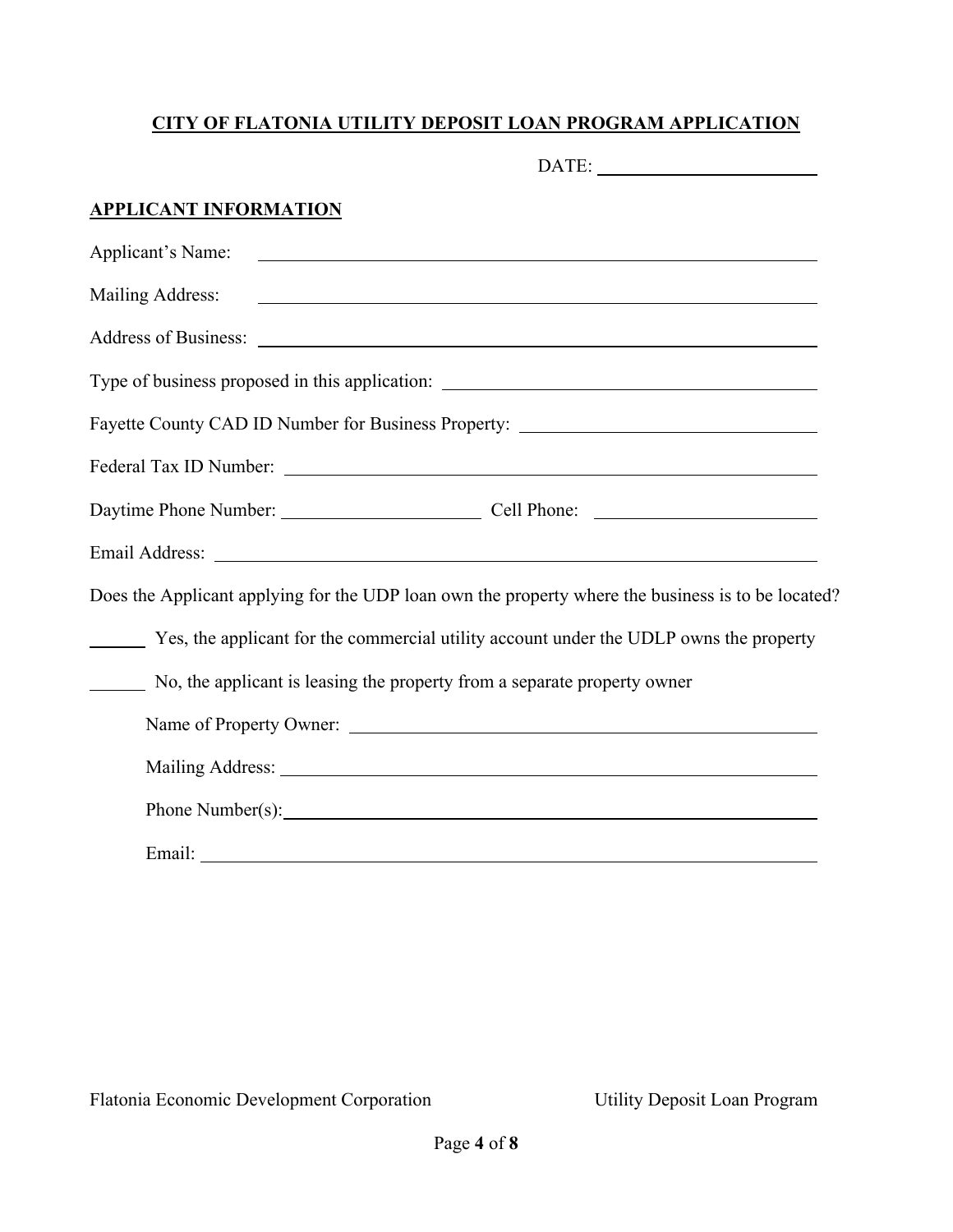| Section Below Shall be Determined by City of Flatonia Staff                                                                                                                                                                                                                                         |  |  |
|-----------------------------------------------------------------------------------------------------------------------------------------------------------------------------------------------------------------------------------------------------------------------------------------------------|--|--|
|                                                                                                                                                                                                                                                                                                     |  |  |
| 3-month summation of the most recent monthly average: __________________________                                                                                                                                                                                                                    |  |  |
| Next Scheduled Flatonia Economic Development Corporation Meeting: _______________                                                                                                                                                                                                                   |  |  |
| City Manager Signature Certifying Deposit Amount (or alternate amount): ___________________________                                                                                                                                                                                                 |  |  |
| Alternate Deposit Amount:                                                                                                                                                                                                                                                                           |  |  |
| Section Below Shall be Coordinated Between Applicant and City of Flatonia Staff                                                                                                                                                                                                                     |  |  |
| Applicant acknowledges the 3-month deposit to open the commercial utility account is:<br>$\frac{1}{2}$                                                                                                                                                                                              |  |  |
| Applicant acknowledges their 1/3 portion of the deposit is:                                                                                                                                                                                                                                         |  |  |
| $\int$                                                                                                                                                                                                                                                                                              |  |  |
| Applicant acknowledges the loan amount requested (2/3 portion of the deposit) is:                                                                                                                                                                                                                   |  |  |
| $\sim$                                                                                                                                                                                                                                                                                              |  |  |
| Applicant acknowledges the loan repayment amount shall be the amount below in 12 monthly<br>installments added to the utility bill beginning on the first billing cycle:                                                                                                                            |  |  |
| \$                                                                                                                                                                                                                                                                                                  |  |  |
| <b>Or</b><br>Applicant acknowledges the loan repayment amount requested is to be the amount below<br>calculated by dividing _____ months (not to exceed 24) into the 2/3 portion of the deposit, with _____<br>monthly installments added to the utility bill beginning on the first billing cycle: |  |  |
| <u> 1980 - Johann Barbara, martin a</u><br>\$                                                                                                                                                                                                                                                       |  |  |

Flatonia Economic Development Corporation Utility Deposit Loan Program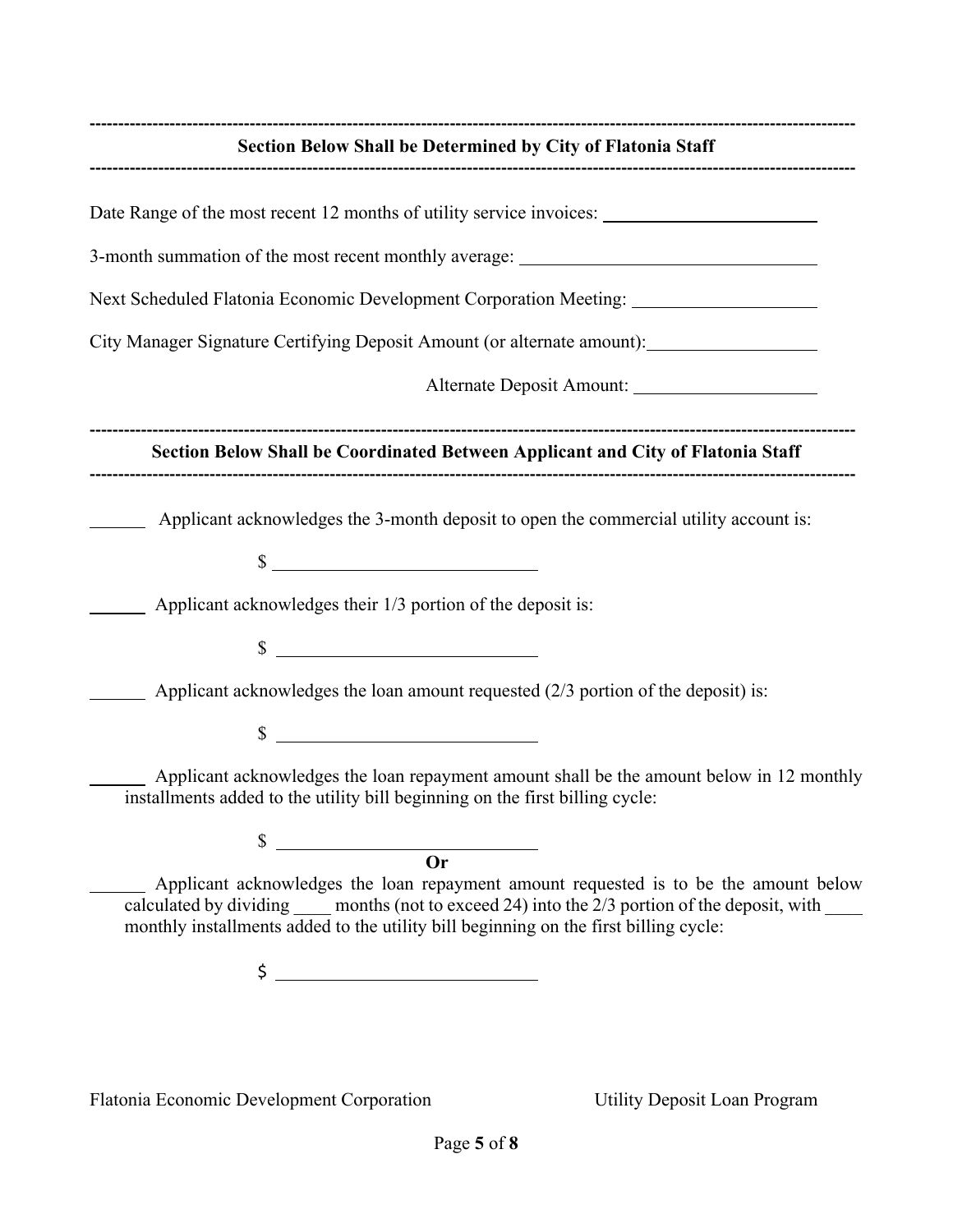The above application, terms and conditions are hereby accepted and agreed to as indicated by our signatures and date(s) below and may be forwarded to the Flatonia Economic Development Corporation for approval. In addition, We, the undersigned jointly and severally agree to hold the City of Flatonia, Texas, its officers, agents and employees; and the Flatonia Economic Development Corporation, its directors and agents harmless from any and all liability that my accrue in the future by reason of any property damage, personal injury, or death that is caused by business activity undertaken with the assistance of the Utility Deposit Loan Program as set forth herein, including all damages, costs, and attorney's fees, that my accrue in the future from any and all claims whatsoever.

Applicant Joint Applicant (if applicable)

Date: \_\_\_\_\_\_\_\_\_\_\_\_\_\_\_\_\_\_\_\_\_\_\_\_\_\_\_\_\_\_ Date: \_\_\_\_\_\_\_\_\_\_\_\_\_\_\_\_\_\_\_\_\_\_\_\_\_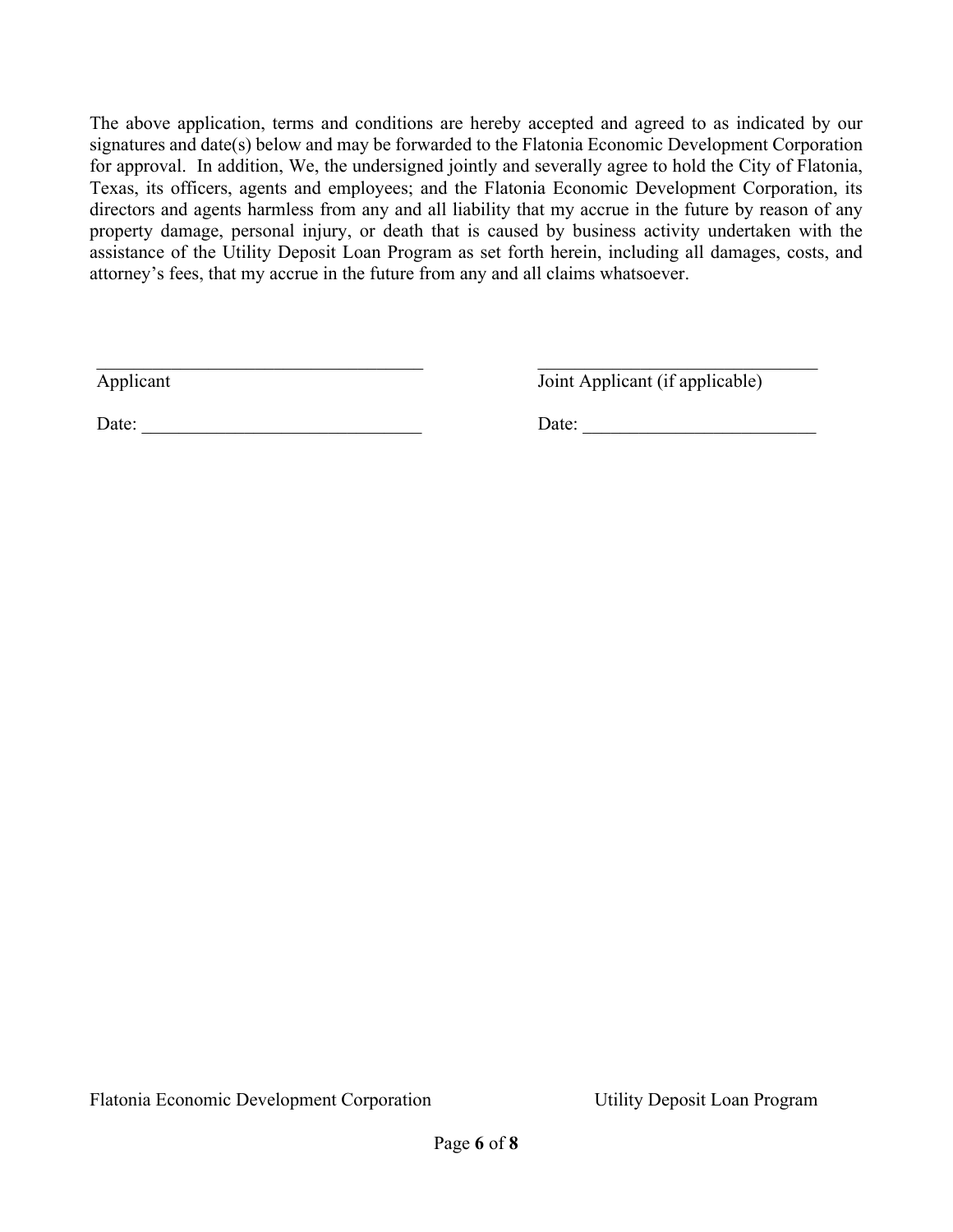#### **CITY OF FLATONIA UTILITY DEPOSIT LOAN PROGRAM APPLICATION AGREEMENT CONTRACT**

I have met with the City Manager and I fully understand the procedures established by the City of Flatonia and the Flatonia Economic Development Corporation, and intend to use this loan to establish the required utility deposit for a new commercial utility account.

I have read the Utility Deposit Loan Program guidelines and understand them fully.

I understand that the deposit to open a commercial utility account under the Utility Deposit Loan Program is equal to the total of three months of the monthly average determined over the most recent 12 months of utility bills accrued on the property, and if no records exist, as determined by the most likely comparable properties within the City of Flatonia as determined by city staff.

I understand that I am required to submit 1/3 the amount of the deposit to the City of Flatonia to open a commercial utility account under the Utility Deposit Loan Program, with the remaining 2/3 of the amount loaned to me by the Flatonia Economic Development Corporation. If the 2/3 amount of the total deposit requested in the loan exceeds \$5,000, any amount over the \$5,000 shall be added to my 1/3 amount of the deposit and is required to be paid in full prior to establishing the commercial utility account.

I understand that, if I am loaned money under the Utility Deposit Loan Program, and my commercial account is closed for any reason, all accrued deposit amounts shall be applied to the repayment of any remaining loan balance prior to repayment of any outstanding utility account balances.

I understand that by my signature below, I am agreeing to all terms and conditions of the Utility Deposit Loan Program, and all financial obligations by me to repay the loan are binding.

I understand that the City of Flatonia Staff, approved by the City Manager, determined the amount of the deposit to establish my commercial utility account is \$

I understand that my  $1/3$  portion of the deposit reflected above is  $\frac{1}{3}$  and required to be paid in full by me prior to the utilities being available at my place of business.

I understand that I am agreeing to a loan for 2/3 of the amount of the total deposit required with a loan amount of \$ beginning on the first billing cycle for the amount of  $\frac{1}{2}$  for a total of months.

I understand that the Utility Deposit Loan Program will be administered until funds are depleted. All decisions of the Flatonia Economic Development Corporation are final.

Signature of Applicant Date

Signature of Joint Applicant (if applicable) Date

Flatonia Economic Development Corporation Utility Deposit Loan Program Signature of Flatonia EDC General Manager Date